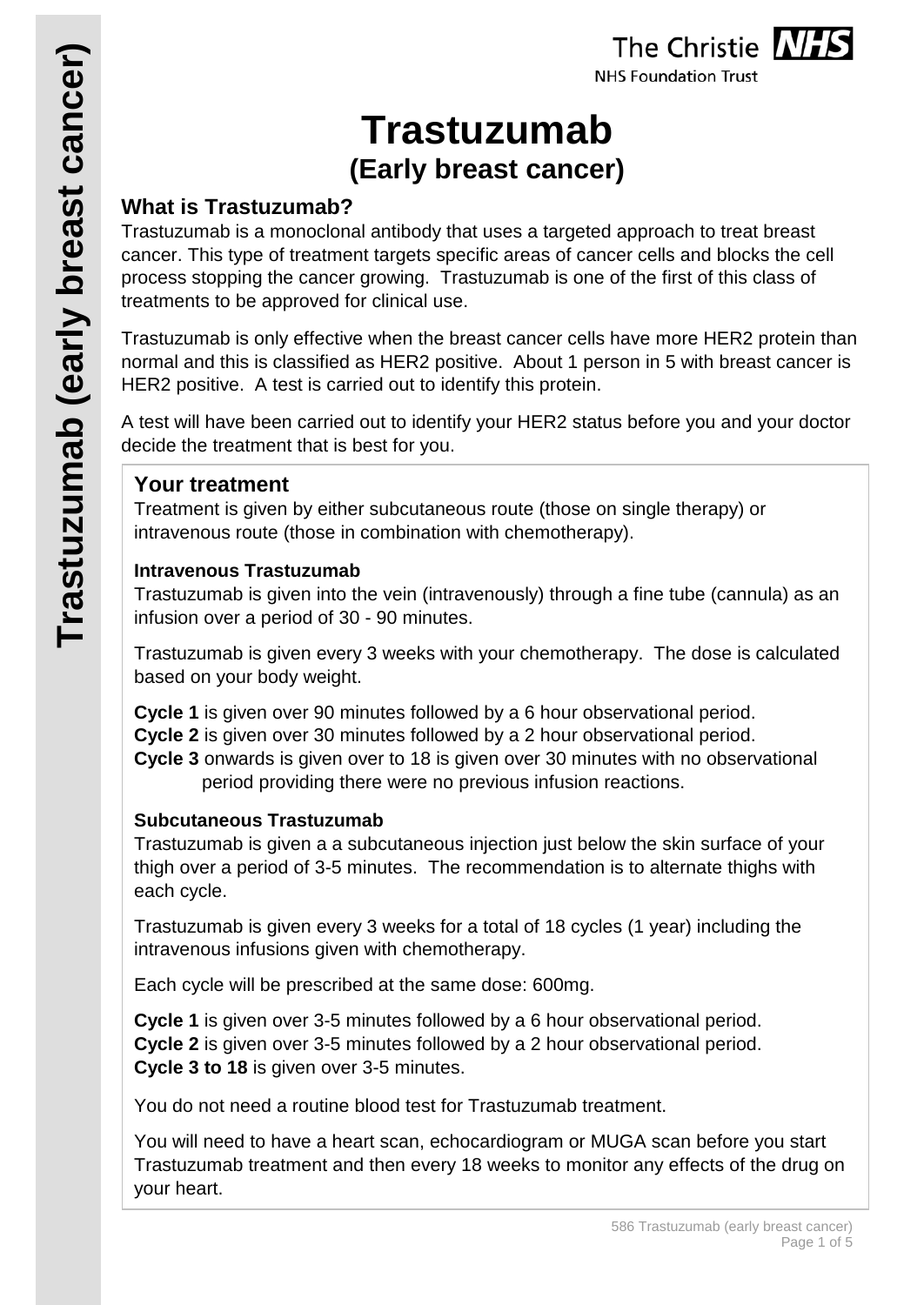This treatment can have serious or possibly life-threatening side effects. It is very important that you report side effects straight away. Don't delay, if you feel unwell, please ring The Christie Hotline on 0161 446 3658. The lines are open 24 hours a day.

#### **Trastuzumab team**

Within The Christie, we have a designated team nurse led team who manage the Trastuzumab service and care of patients receiving adjuvant **subcutaneous** (neo) adjuvant Trastuzumab. This team will co-ordinate ongoing Trastuzumab treatment at the location of your choice with either The Christie at Home service or at the Outreach clinics at Oldham, Wigan, Salford, Bury, Leighton, Ashton, Stockport or the mobile chemotherapy unit.

Echocardiograms and clinic reviews with the Trastuzumab team will be requested every 18 weeks to ensure accurate monitoring of cardiac function and toxicity assessment.

# **Possible side effects**

This treatment can cause many different side effects. Some are more likely to occur than others. Everyone is different and not everyone gets all the side effects. Most side effects are usually temporary, but in some rare cases they can be life-threatening. It is important to tell your hospital doctor or nurse about any side effects so they can be monitored and, where possible, treated.

#### **Common side effects (more than 1 in 10)**

#### • **Flu-like symptoms**

Occasionally you may experience chills, fever or rhinitis (runny nose) one or two days after treatment. These symptoms can be reduced or controlled by taking medication such as paracetamol. If you are receiving Trastuzumab with chemotherapy, please monitor your temperature and contact the hospital if your temperature is 37.5°C or above, or below 36°C or if you experience any symptoms of an infection.

#### • **Reactions**

Less commonly, people may experience an allergic reaction usually with the first or second cycle. This may involve headache, dizziness, rash, nausea or breathlessness. If any of these symptoms occur, call your nurse immediately. These symptoms are usually mild and temporary.

#### • **Injection site**

You may experience discomfort, including mild stinging, bruising or redness in the injection area. This is usually mild and temporary.

#### • **Joint and muscle pain**

Aches and pains can be experienced in the joints (arthralgia) and muscles (myalgia) during treatment with and post treatment with Trastuzumab. The severity of this varies from person to person. It is important to inform the hospital and then appropriate painkillers can be prescribed.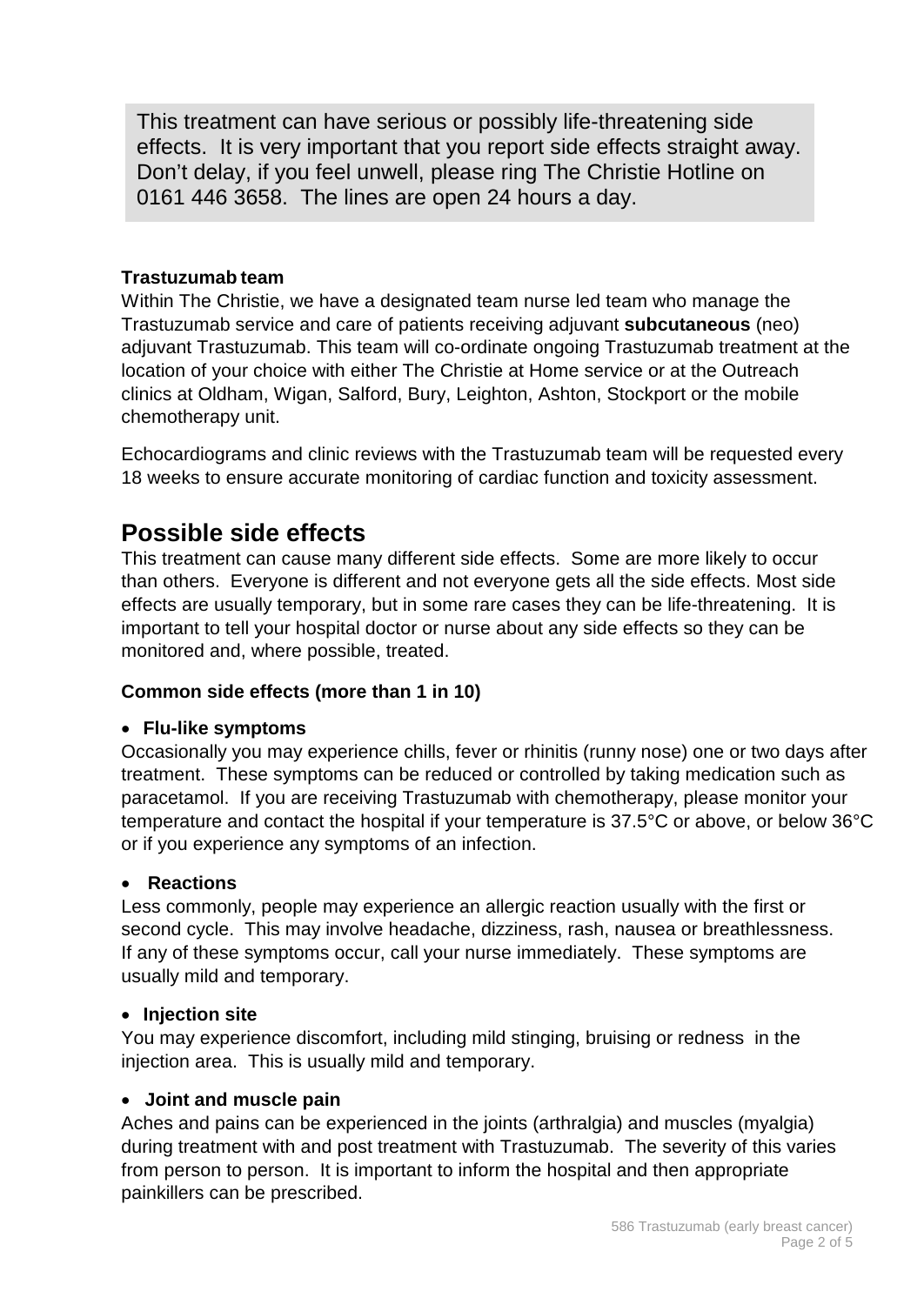#### • **Diarrhoea**

 $\triangle$  If this becomes a problem while you are having treatment, contact The Christie Hotline for advice. **If you develop severe diarrhoea it is important to contact The Christie on 0161 446 3658 straightaway as this may be a sign of a serious infection. Don't delay!**

#### • **Lethargy**

Trastuzumab can have an effect on energy levels and you may experience insomnia. This can be very frustrating and you may benefit from additional support and advice at this time. Complementary therapies may be helpful. Speak to the Trastuzumab team for further information. Gentle exercise such as walking, can be beneficial.

#### **Uncommon side effects (less than 1 in 10)**

#### • **Effects on the heart**

Trastuzumab can sometimes affect your heart function. We will assess your heart function by a MUGA scan or echocardiogram before you start your treatment and this will be repeated every 18 weeks. If you experience any unusual shortness of breath, swelling of your ankles or a rapid heartbeat, please contact the hospital immediately.

#### • **Pneumonitis (breathlessness)**

Some patients may experience a feeling of breathlessness, or develop a cough. If this happens please tell your doctor, or contact The Christie so that investigations and treatment can be undertaken.

# **Late side effects**

Long term possible side effects of treatment with Trastuzumab are not yet completely known. The doctor can discuss any concerns you may have.

#### **Contraception**

We recommend you use a form of contraception to avoid pregnancy throughout Trastuzumab treatment and up to 6 months after your last dose of Trastuzumab. If you suspect you may be pregnant please contact the hospital immediately.

#### **Fertility**

The treatment you have received may affect your ability to have children. Before trying to conceive it is important to discuss any questions or concerns you may have with a specialist doctor.

#### • **For female patients only**

#### **Loss of periods**

Due to the effect of chemotherapy on the ovaries, you may find that your periods become irregular or stop. This is more likely in women over the age of 40 when most women will notice some change in their periods. It is less common in women under the age of 40 but does still happen and can result in significant menopausal symptoms (see section below). Even if your periods stop completely during chemotherapy your periods may come back several years later. This means that you may be able to become pregnant even many years after chemotherapy. It is very important to use contraception if you don't want to get pregnant.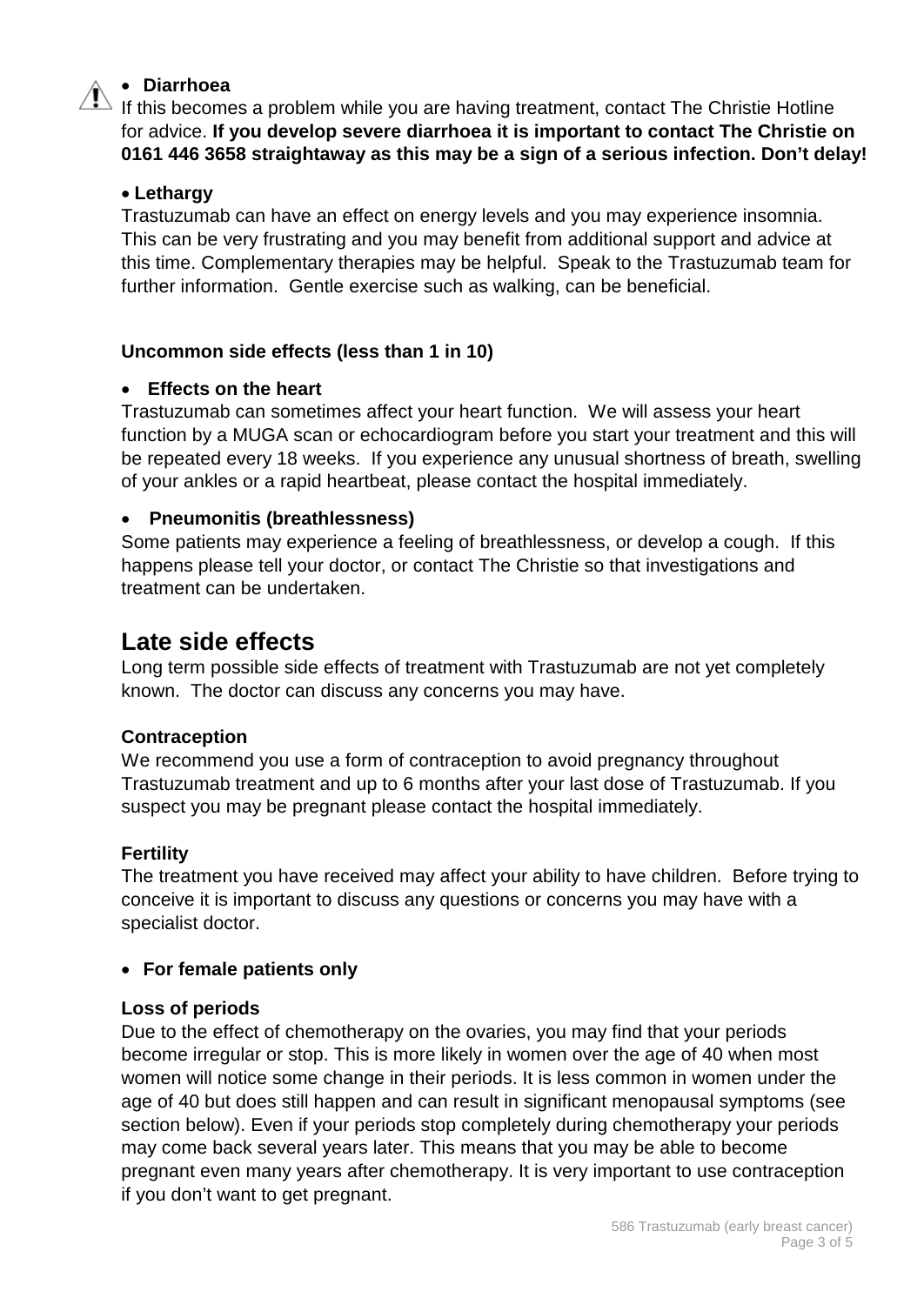#### **Menopausal symptoms**

When the ovaries stop working due to chemotherapy or during a natural menopause most women experience symptoms such as hot flushes, sweats (night and day) and vaginal dryness. These hormonal changes can make the vagina feel as though it has shrunk and become less easy to stretch. This is called vaginal atrophy and can result in discomfort, pain on sexual intercourse, itching and recurrent urine infections. If your ovaries don't start to work again the vaginal symptoms can be permanent, although the flushes and sweats tend to reduce and stop over a small number of years. Some women who have already gone through the menopause may notice their symptoms worsening for a time after chemotherapy.

The vaginal symptoms can start early and the longer they are left the harder they can be to treat. Please contact your specialist nurse either in clinic or by phone when the symptoms first develop if you would like help. Symptoms can be managed in several ways including gels, pessaries and sometimes local oestrogen replacement. You may also find it helpful to request the booklet 'Menopausal symptoms and breast cancer' by Breast Cancer Care (either from your breast care nurse, the cancer information centre at The Christie or online).

## **Contacts**

If you have any general questions or concerns about your treatment, please ring the area where you are having treatment:

• Administration enquiries **0161 918 7606/7610**

• Chemotherapy nurse: **0161 918 7171**

• Trastuzumab team **0161 446 8502/8001/3996**

For urgent advice ring The Christie Hotline on **0161 446 3658** (24 hours)